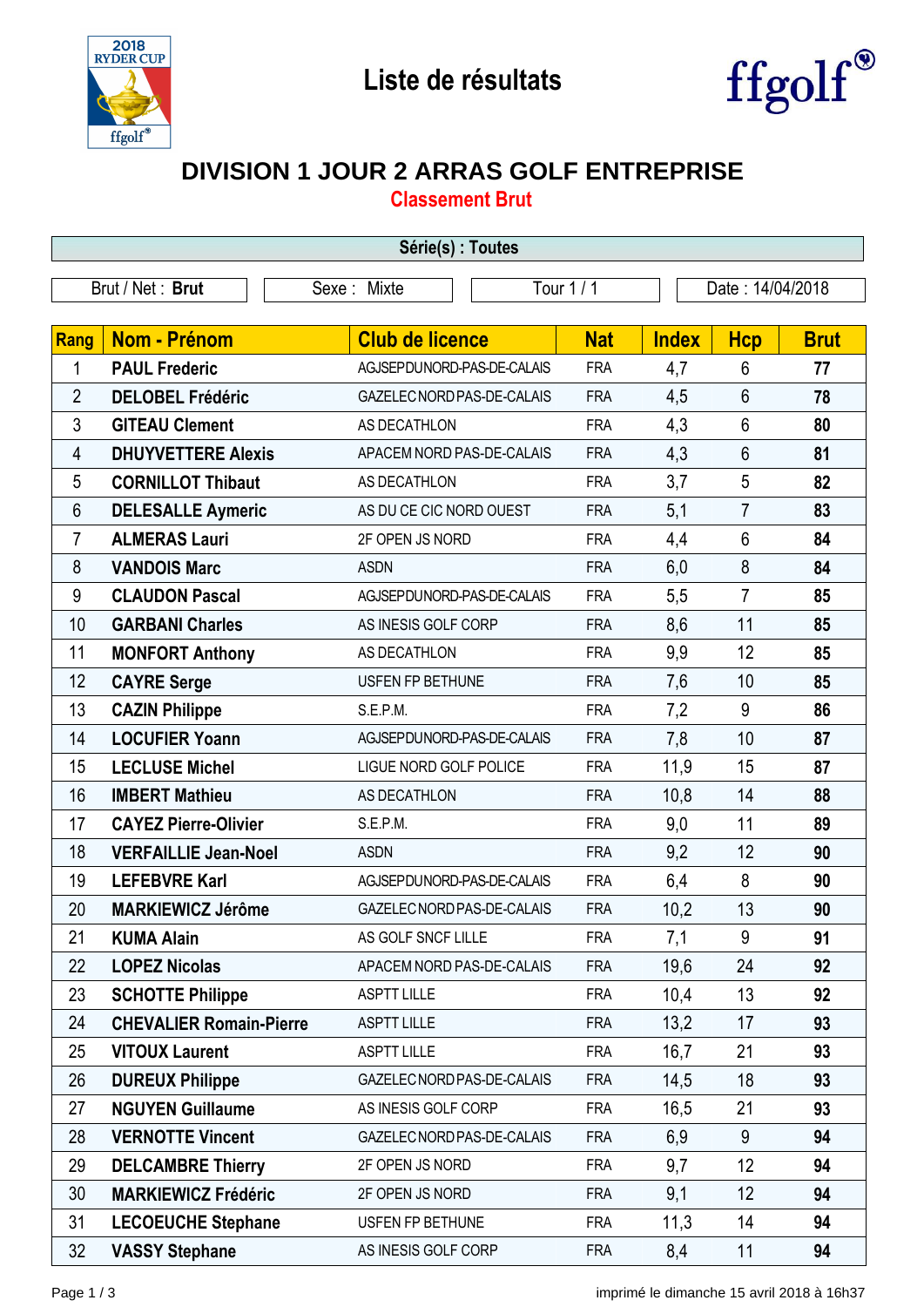| Rang | Nom - Prénom                     | <b>Club de licence</b>     | <b>Nat</b> | <b>Index</b> | <b>Hcp</b> | <b>Brut</b> |
|------|----------------------------------|----------------------------|------------|--------------|------------|-------------|
| 33   | <b>RICHIR Samuel</b>             | AS INESIS GOLF CORP        | <b>FRA</b> | 15,4         | 19         | 94          |
| 34   | <b>LATOUR Charles</b>            | AS DU CE CIC NORD OUEST    | <b>FRA</b> | 15,3         | 19         | 96          |
| 35   | <b>PENIN Nicolas</b>             | AGJSEPDUNORD-PAS-DE-CALAIS | <b>FRA</b> | 13,2         | 17         | 96          |
| 36   | <b>BEYENS Marc</b>               | 2F OPEN JS NORD            | <b>FRA</b> | 11,3         | 14         | 96          |
| 37   | <b>CAELEN Vincent</b>            | AS PGE                     | <b>FRA</b> | 13,1         | 16         | 96          |
| 38   | <b>VELGE Philippe</b>            | AS GOLF SNCF LILLE         | <b>FRA</b> | 17,9         | 22         | 97          |
| 39   | <b>MARLIERE Olivier</b>          | <b>ASDN</b>                | <b>FRA</b> | 17,8         | 22         | 97          |
| 40   | <b>POUEY Guillaume</b>           | APACEM NORD PAS-DE-CALAIS  | <b>FRA</b> | 14,0         | 17         | 97          |
| 41   | <b>CHEVALIER Jean Christophe</b> | LIGUE NORD GOLF POLICE     | <b>FRA</b> | 14,3         | 18         | 97          |
| 42   | <b>BARTAU Guillaume</b>          | LIGUE NORD GOLF POLICE     | <b>FRA</b> | 10,7         | 13         | 97          |
| 43   | <b>CLAEYS Didier</b>             | S.E.P.M.                   | <b>FRA</b> | 9,3          | 12         | 97          |
| 44   | <b>BROUTEELE Thibaut</b>         | LIGUE NORD GOLF POLICE     | <b>FRA</b> | 10,0         | 13         | 98          |
| 45   | <b>GASTON Guillaume</b>          | 2F OPEN JS NORD            | <b>FRA</b> | 13,1         | 16         | 98          |
| 46   | <b>LOPEZ Denis</b>               | APACEM NORD PAS-DE-CALAIS  | <b>FRA</b> | 23,2         | 27         | 99          |
| 47   | <b>CAUCHOIS Stéphane</b>         | AS DU CE CIC NORD OUEST    | <b>FRA</b> | 17,0         | 21         | 101         |
| 48   | <b>DREMIERE Emmanuel</b>         | AS PGE                     | <b>FRA</b> | 15,2         | 19         | 101         |
| 49   | <b>PALKOWSKI Pascal</b>          | AS GOLF SNCF LILLE         | <b>FRA</b> | 8,6          | 11         | 101         |
| 50   | <b>GUILAIN Arnaud</b>            | AS GOLF SNCF LILLE         | <b>FRA</b> | 12,8         | 16         | 102         |
| 51   | <b>TIBERGHIEN Cédric</b>         | AS PGE                     | <b>FRA</b> | 11,3         | 14         | 103         |
| 52   | <b>LABUS Jean</b>                | APACEM NORD PAS-DE-CALAIS  | <b>FRA</b> | 18,8         | 23         | 104         |
| 53   | <b>GRYSON Arnaud</b>             | LIGUE NORD GOLF POLICE     | <b>FRA</b> | 16,7         | 21         | 104         |
| 54   | <b>LEFEVRE Ludovic</b>           | AS PGE                     | <b>FRA</b> | 14,4         | 18         | 105         |
| 55   | <b>DEMET Michel</b>              | S.E.P.M.                   | <b>FRA</b> | 17,0         | 21         | 105         |
| 56   | <b>BARA Laurent</b>              | AS PGE                     | <b>FRA</b> | 21,8         | 27         | 105         |
| 57   | <b>MAGDA Philippe</b>            | AS GOLF SNCF LILLE         | <b>FRA</b> | 20,7         | 26         | 105         |
| 58   | <b>LECLERCQ Olivier</b>          | LIGUE NORD GOLF POLICE     | <b>FRA</b> | 15,1         | 19         | 105         |
| 59   | <b>PERRIN Christophe</b>         | AGJSEPDUNORD-PAS-DE-CALAIS | <b>FRA</b> | 11,3         | 14         | 106         |
| 60   | <b>LOBEAU Laurent</b>            | AS DECATHLON               | <b>FRA</b> | 15,8         | 20         | 107         |
| 61   | <b>HENNION Jory</b>              | <b>ASPTT LILLE</b>         | <b>FRA</b> | 16,9         | 21         | 107         |
| 62   | <b>HUYGE Quentin</b>             | APACEM NORD PAS-DE-CALAIS  | <b>FRA</b> | 18,3         | 23         | 107         |
| 63   | <b>ICHOU Kevin</b>               | AS DECATHLON               | <b>FRA</b> | 14,9         | 19         | 108         |
| 64   | <b>BERTOUT Philippe</b>          | <b>ASDN</b>                | <b>FRA</b> | 18,3         | 23         | 108         |
| 65   | <b>ADLI Mohamed</b>              | USFEN FP BETHUNE           | <b>FRA</b> | 20,1         | 25         | 109         |
| 66   | <b>MASSAIN Eric</b>              | GAZELEC NORD PAS-DE-CALAIS | <b>FRA</b> | 20,1         | 25         | 109         |
| 67   | <b>DELAVAL Emmanuel</b>          | AS GOLF SNCF LILLE         | <b>FRA</b> | 18,5         | 23         | 110         |
| 68   | <b>NOVAK Michel</b>              | GAZELEC NORD PAS-DE-CALAIS | <b>FRA</b> | 23,8         | 27         | 111         |
| 69   | <b>WARINGHEM Jean-Michel</b>     | <b>ASPTT LILLE</b>         | <b>FRA</b> | 14,2         | 18         | 111         |
| 70   | <b>VOYDIE Olivier</b>            | AS INESIS GOLF CORP        | <b>FRA</b> | 17,6         | 22         | 113         |
| 71   | <b>JASSERAND Jean-Alain</b>      | <b>ASPTT LILLE</b>         | <b>FRA</b> | 25,7         | 27         | 118         |
| 72   | <b>SCHMITT François</b>          | <b>ASDN</b>                | <b>FRA</b> | 7,9          | 10         | 119         |
| 73   | <b>LOUAFI Abderrahman</b>        | USFEN FP BETHUNE           | <b>FRA</b> | 20,2         | 25         | 119         |
| 74   | <b>BOUILLON Cedric</b>           | AS DU CE CIC NORD OUEST    | <b>FRA</b> | 23,7         | 27         | 140         |
| 75   | <b>SZABLOWSKI Cedric</b>         | USFEN FP BETHUNE           | <b>FRA</b> | 15,2         | 19         | <b>FOR</b>  |